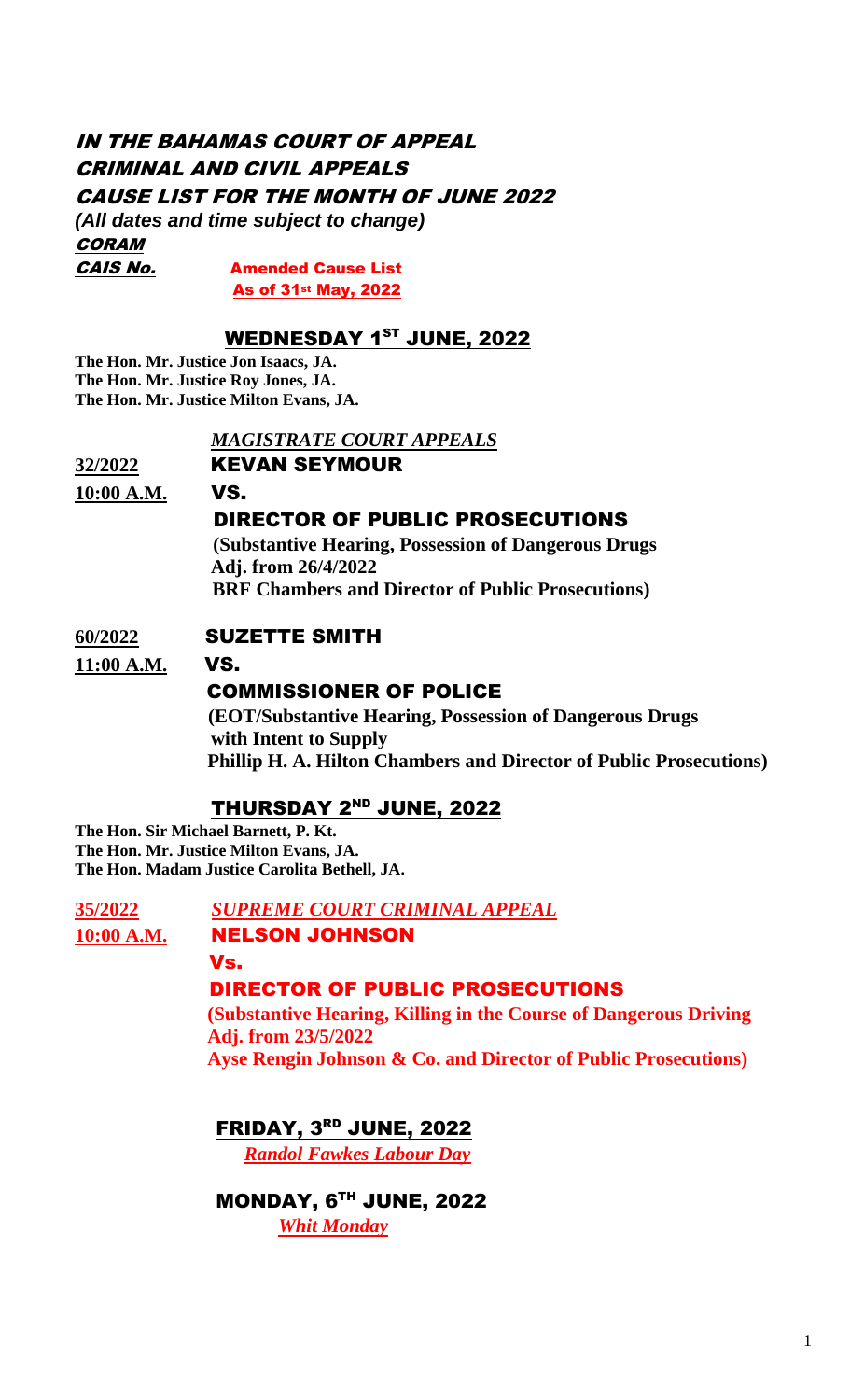## TUESDAY, 7 TH JUNE, 2022

 *Reserved/ Reading Day*

## WEDNESDAY, 8TH JUNE, 2022

**The Hon. Sir Michael Barnett, P. Kt. The Hon. Mr. Justice Jon Isaacs, JA The Hon. Mr. Justice Milton Evans, JA.**

#### *SUPREME COURT CRIMINAL APPEALS*

## **3/2021** STANFORD PINDER

**10:00 A.M** Vs.

## DIRECTOR OF PUBLIC PROSECUTIONS

 **(Substantive Hearing, Murder and Attempted Murder Adj. from 2/5/2022 Office of the Public Defender and Director of Public Prosecutions)** 

#### **4/2021** LEROY FAWKES

**10:00 A.M** Vs.

## DIRECTOR OF PUBLIC PROSECUTIONS

 **(Substantive Hearing, Murder and Attempted Murder Adj. from 2/5/2022 Office of the Public Defender and Director of Public Prosecutions)**

## THURSDAY, 9TH JUNE, 2022

**The Hon. Sir Michael Barnett, P. Kt. The Hon. Mr. Justice Milton Evans, JA. The Hon. Madam Justice Carolita Bethell, JA**

## *MAGISTRATE COURT CRIMINAL APPEALS*

#### **40/2022** RUDOLPH KNOWLES

**10:00 A.M** Vs.

## COMMISSIONER OF POLICE

 **(Substantive Hearing, Possession of Dangerous Drugs with Adj. from 4/5/2022 Shurland & Co. and Director of Public Prosecutions)** 

## **19/2022** KIRK STUART

#### **11:00 A.M.** VS.

## COMMISSIONER OF POLICE

 **(EOT/Substantive Hearing, Possession of Unlicensed Firearm and Possession of Ammunition Pro Se and Director of Public Prosecutions)**

## FRIDAY, 10 TH JUNE, 2022

 *Reserved/ Reading Day*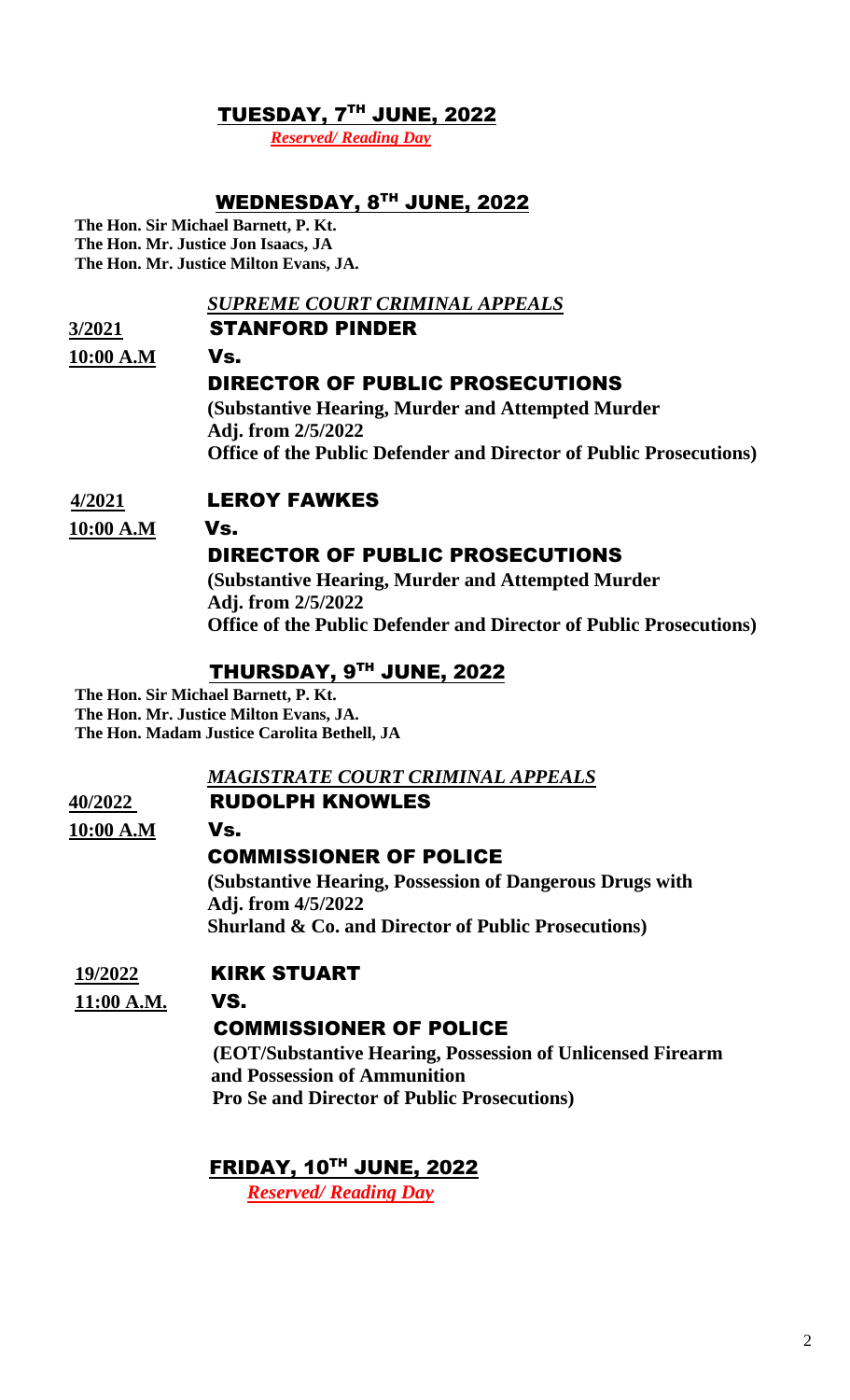## **MONDAY, 13TH JUNE, 2022**

**The Hon. Mr. Justice Jon Isaacs, JA. The Hon. Madam Justice Crane- Scott, JA The Hon. Mr. Justice Roy Jones, JA.**

**77/2022** *SUPREME COURT CRIMINAL APPEAL* 10:00 A.M. **DOMINIC STUART**  Vs. DIRECTOR OF PUBLIC PROSECUTIONS  **(Bail Appeal, Armed Robbery, and Attempted Murder Lord Ellor & Co. and Director of Public Prosecutions)**  *SUPREME COURT CRIMINAL APPEALS* **140/2021** ALISTER WILLIAMS **10:00 A.M** Vs.DIRECTOR OF PUBLIC PROSECUTIONS  **(EOT/Substantive Hearing, Murder Pro Se and Director of Public Prosecutions)** 

## TUESDAY, 14TH JUNE, 2022

**The Hon. Sir Michael Barnett, P. Kt. The Hon. Mr. Justice Roy Jones, JA. The Hon. Madam Justice Carolita Bethell, JA.**

#### *MAGISTRATE COURT CRIMINAL APPEALS*

## **21/2022** OMAR ROLLE

**10:00 A.M** Vs.

## COMMISSIONER OF POLICE

 **(EOT/Substantive Hearing, Housebreaking, Shop breaking and Stealing Pro Se and Director of Public Prosecutions)** 

#### **53/2022** SATCHMO LEE SAUNDERS

**11:00 A.M** Vs.

## COMMISSIONER OF POLICE

 **(EOT Hearing, Possession of Unlicensed Firearm, Possession of Ammunition with Intent to Supply and Possession of Dangerous Drugs**

 **Pro Se and Director of Public Prosecutions)**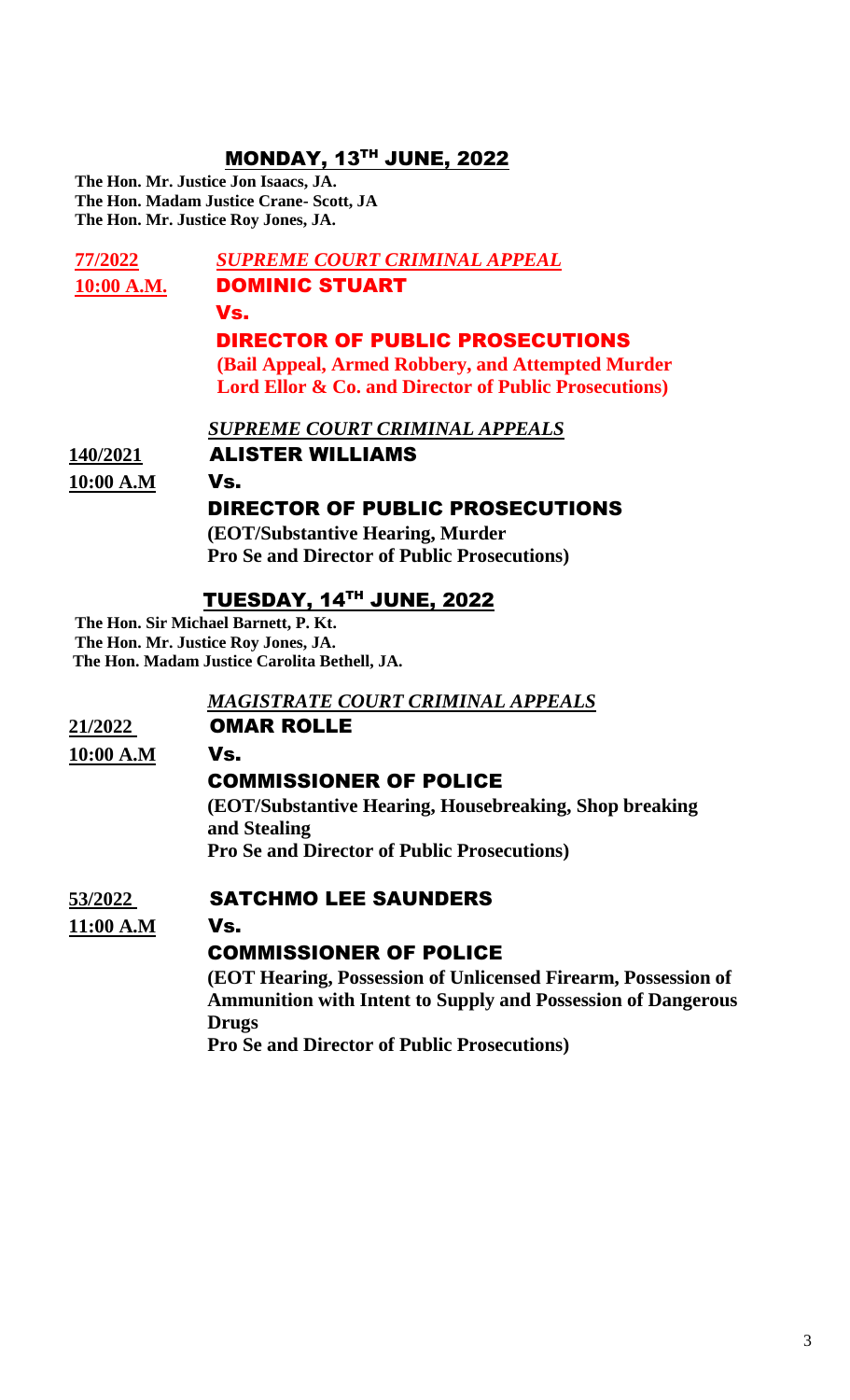## WEDNESDAY, 15 TH JUNE, 2022

**The Hon. Madam Justice Crane- Scott, JA The Hon. Mr. Justice Roy Jones, JA. The Hon. Madam Justice Carolita Bethell, JA.**

#### *SUPREME COURT CRIMINAL APPEAL*

**23/2022** WILFRED ARMBRISTER

**10:00 A.M** Vs.

# REGINA

 **(EOT/Substantive Hearing, Attempted Murder Pro Se and Director of Public Prosecutions)**

**The Hon. Mr. Justice Jon Isaacs, JA. The Hon. Madam Justice Crane- Scott, JA. The Hon. Mr. Justice Roy Jones, JA.**

**111, 128, 157 &** *SUPREME COURT CIVIL APPEAL* **158/2018** COLIN WRIGHT ET. AL. **11:00 A.M.** AND THE BAHAMAS COMMUNICATIONS AND PUBLIC OFFICERS UNION PLAN AND TRUST FUND

> (**By Avril Clarke, Andrea Culmer and Steve Hepburn in capacity Trustess**)  **(Clarification of Court's Decision dated 5/5/2022 Maurice O. Glinton & Co and Cedric L. Parker & Co.)**

## THURSDAY, 16 TH JUNE, 2022

**The Hon. Sir Michael Barnett, P. Kt. The Hon. Mr. Justice Jon Isaacs, JA. The Hon. Mr. Justice Milton Evans, JA.** 

## *SUPREME COURT CRIMINAL APPEAL*

## **122/2021** BRADLEY D. ELLIS

**10:00 A.M** Vs.

## REGINA

 **(Substantive Hearing, Burglary, Stealing, Rape and Robbery Pro Se and Director of Public Prosecutions)** 

 *SUPREME COURT CIVIL APPEAL* 

## **26/2022** RAV BAHAMAS LIMITED

**11:00 A.M.** AND

## GREAT LAKE REINSURANCE (UK) PLC

 **(As Subroage of Modrono's Bimini Place Ltd.) (Substantive Hearing, Negligence McKinney Bancroft & Hughes and Higgs Johnson & Co.)**

FRIDAY, 17TH JUNE, 2022

 *Reserved/ Reading Day*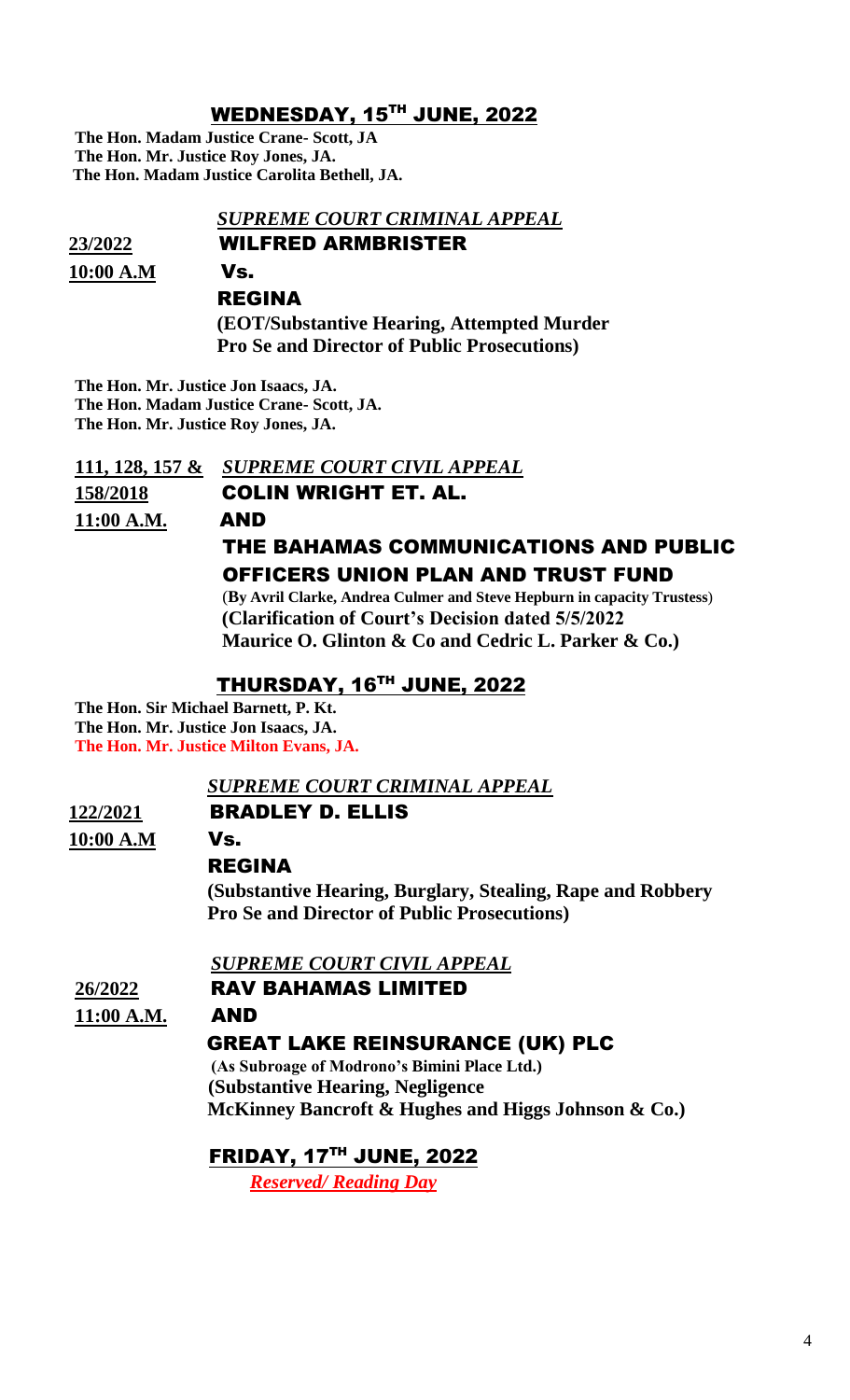## MONDAY, 20 TH JUNE, 2022

**The Hon. Mr. Justice Jon Isaacs, JA. The Hon. Madam Justice Crane- Scott, JA The Hon. Mr. Justice Milton Evans, JA.**

# *SUPREME COURT CIVIL APPEAL*  **14/2022** FLOWERS DEVELOPMENT CO. LTD. **10:00 A.M.** AND BAHAMAS TELECOMMUNICATION CO. LTD. AND KENNETH WHYMS AND EMERALD PALMS OF SOUTH ANDROS  **(Leave/EOT Hearing, Property, Title, Application to Set Aside, Joinder Mark Alex Flowers and Baycourt Chambers, Dupuch & Turnquest)**

## **68/2022** ALPIN O. RUSSELL III

**11:00 A.M** AND

## GATEWAY ASCENDARY LTD.

 **(EOT Hearing, Procedural Irregularity Alpin O. Russell Jr. & Co. and Graham Thompson & Co.)**

## TUESDAY, 21<sup>st</sup> JUNE, 2022

**The Hon. Sir Michael Barnett, P. Kt. The Hon. Mr. Justice Jon Isaacs, JA. The Hon. Madam Justice Carolita Bethell, JA.**

 *SUPREME COURT CRIMINAL APPEALS*

**60/2016** METEOR BODIE JR.

**10:00 A.M.** Vs.

## REGINA

 **(Substantive Hearing, Murder, Adj. from 15/3/2022 C. A. Dorsett & Co. and Director of Public Prosecutions)**

## **30/2020** DARIUS WILLIAMS

**10:00 A.M.** Vs.

## REGINA

 **(Substantive Hearing, Murder, Adj. from 15/3/2022 Office of the Public Defender and Director of Public Prosecutions)**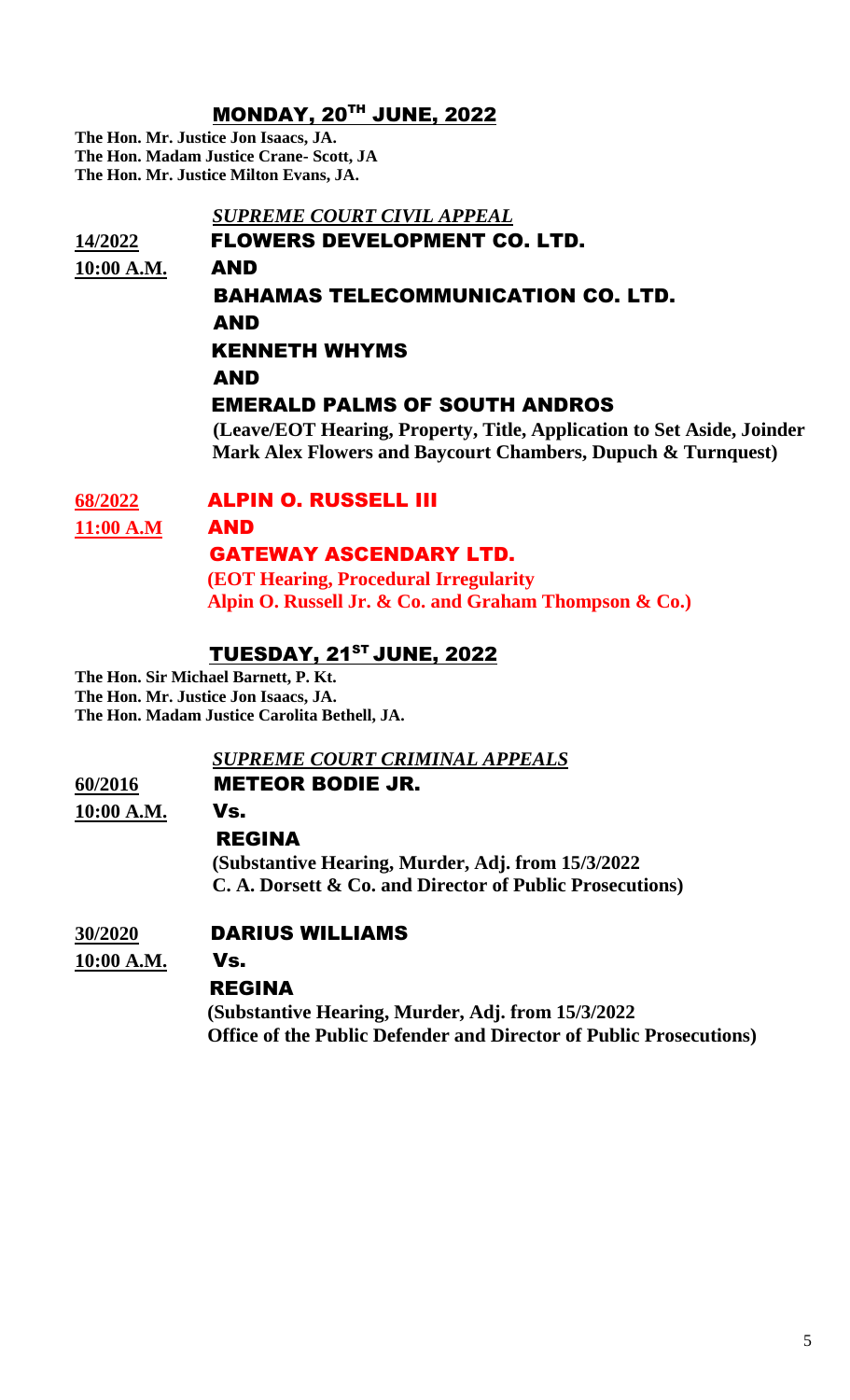## WEDNESDAY, 22<sup>ND</sup> JUNE, 2022

**The Hon. Madam Justice Crane- Scott, JA The Hon. Mr. Justice Roy Jones, JA.** **The Hon. Mr. Justice Milton Evans, JA.** 

#### *SUPREME COURT CIVIL APPEAL*

**41/2022** PAMELA WALKINE

## **10:00 A.M.** AND

## PARADISE ENTERPRISES LIMITED

 **(Substantive Hearing, Breach of Contractual Duties World Legal Services and Harry B. Sands, Lobosky & Co.)**

## THURSDAY, 23 RD JUNE, 2022

**The Hon. Mr. Justice Roy Jones, JA. The Hon. Mr. Justice Milton Evans, JA. The Hon. Madam Justice Carolita Bethell, JA**

#### *SUPREME COURT CIVIL APPEALS*

## **61/2022** KEITHRELL HANNA

**10:00 A.M.** AND

## WENDY WILLIS JOHNSON

 **(EOT Hearing, Section 21 (1) Court of Appeal Act Application Graham Thompson & Co. and Wallace Whitfield & Co.)**

#### **141/2021** LASHONA TAMEKA SMITH nee DEAN

#### **11:30 A.M.** AND

## RODNEY LUTHER SMITH

**(Substantive Hearing, Matrimonial, Contribution to Home, Mortgage, Maintenance, Adj. from 16/5/2022 Sharon Wilson & Co. and Bowleg McKenzie Associates)**

## FRIDAY, 24 TH JUNE, 20202

 *Reserved/ Reading Day*

## MONDAY, 27TH JUNE, 2022

**The Hon. Mr. Justice Jon Isaacs, JA. The Hon. Mr. Justice Roy Jones, JA. The Hon. Mr. Justice Milton Evans, JA.**

 *SUPREME COURT CIVIL APPEAL*

**128/2021** THE PETITION OF PALM BEACH ANDROS CO. LTD. **10:00 A.M.** AND SOUTH ANDROS INTERNATIONAL CO. LTD. GRAND BAHAMA DEVELOPMENT CO. LTD.

> **(For Mention/Leave to Appeal Adverse Claim Adj. from 26/4/2022 Davis & Co. and Higgs & Johnson and McKinney Turner & Co.)**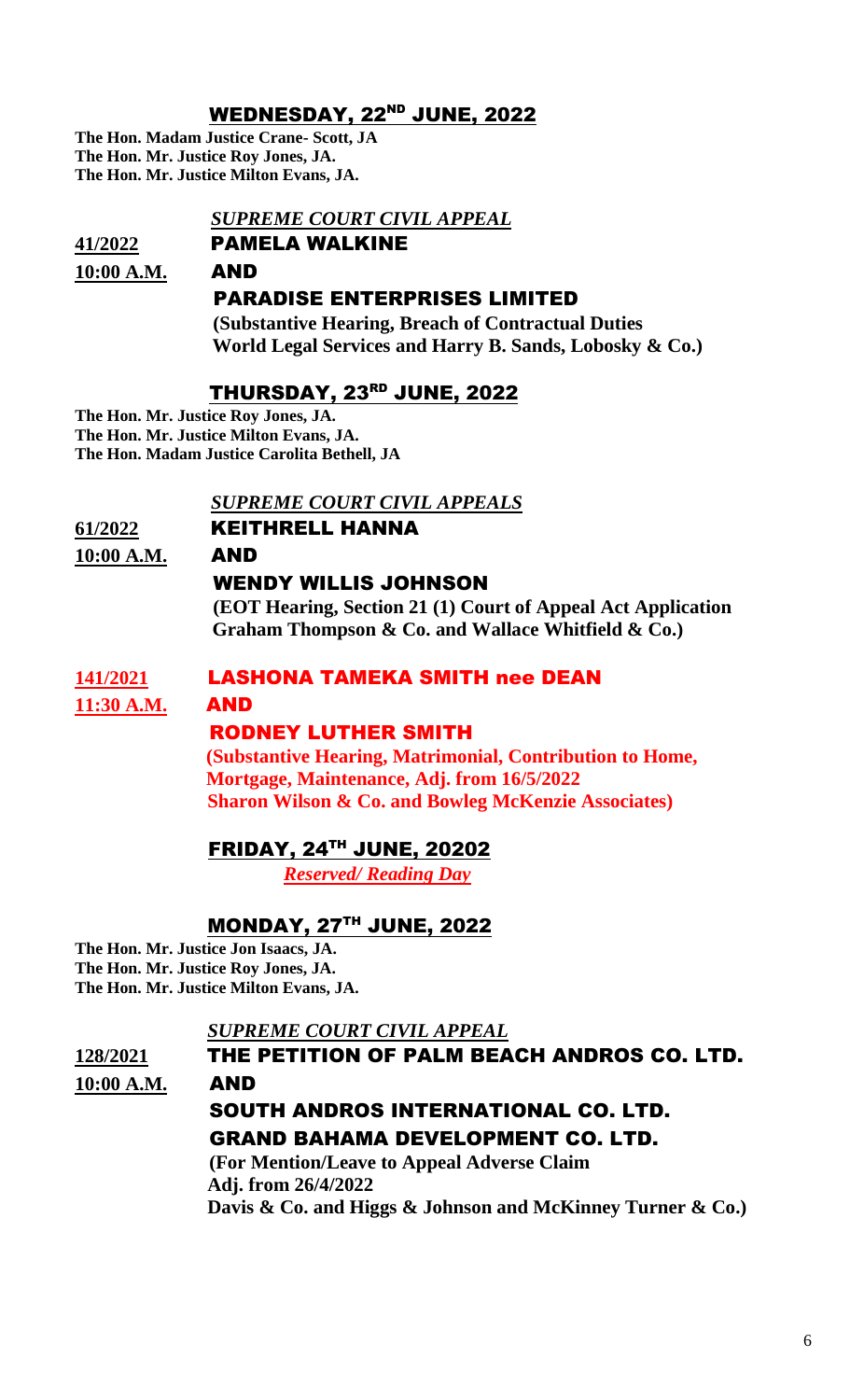## TUESDAY, 28 TH JUNE, 2022

**The Hon. Madam Justice Crane- Scott, JA The Hon. Mr. Justice Milton Evans, JA. The Hon. Madam Justice Carolita Bethell, JA.**

#### *INDUSTRIAL TRIBRUNAL APPEAL*

# **110/2021** MARISA D. MASON SMITH

#### **10:00 A.M** AND

#### BAHAMAS POWER AND LIGHT CO. LTD.

 **(Substantive Hearing, Wrongful and Unfair Dismissal Murrio D. Ducille & Co. and Higgs & Johnson)** 

## WEDNESDAY, 29 TH JUNE, 2022

**The Hon. Sir Michael Barnett, P. Kt. The Hon. Madam Justice Crane- Scott, JA The Hon. Mr. Justice Roy Jones, JA.**

 *SUPREME COURT CRIMINAL APPEALS*

#### **166/2011** SHAWN MILLER

**10:00 A.M** Vs.

# REGINA

## **(Application to Reopen Appeal Geoffrey Farquharson & Co. and Director of Public Prosecutions)**

**The Hon. Mr. Justice Jon Isaacs, JA. The Hon. Madam Justice Crane-Scott, JA. The Hon. Mr. Justice Milton Evans, JA.**

## **51/2022** STEVE LUCIANO BAIN

**11:00 A.M.** Vs.

## DIRECTOR OF PUBLIC PROSECUTION

 **(Substantive Hearing, Incest and Indecent Assault, Adj. 17/5/2022 Alpin O. Russell & Co. and Director of Public Prosecutions)**

## THURSDAY, 30TH JUNE, 2022

**The Hon. Mr. Justice Jon Isaacs, JA. The Hon. Madam Justice Crane-Scott, JA. The Hon. Mr. Justice Milton Evans, JA.**

#### *SUPREME COURT CIVIL APPEAL*

# **77/2021** PAUL F. MAJOR

**10:00 A.M.** AND

#### FIRST CARIBBEAN INTL. BANK (BAH.) LTD.

 **(Conditional Leave to the Privy Council Rolle & Rolle Chambers and Harry B. Sands Lobosky Chambers)** 

*Continued on the next page …/8*